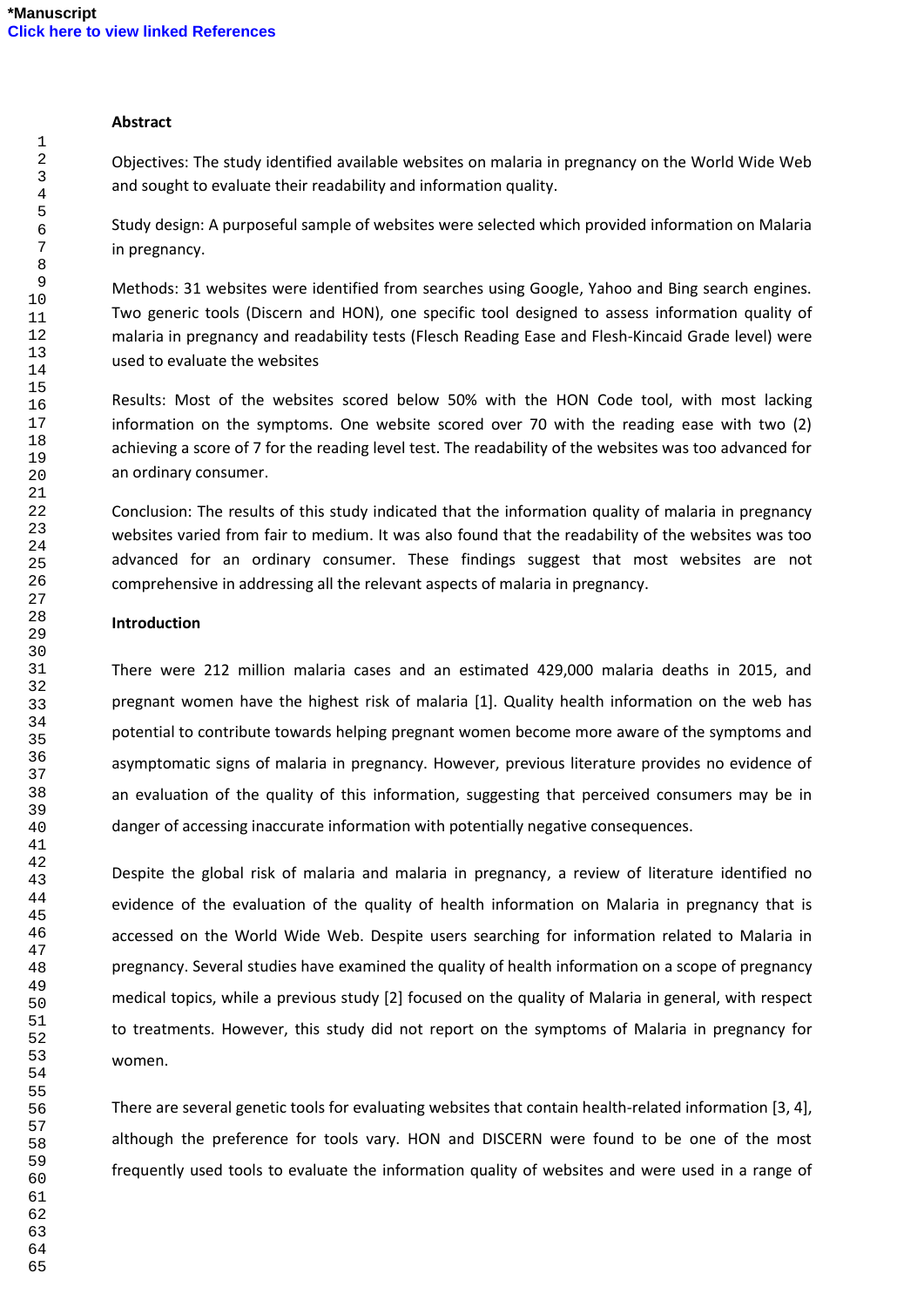studies. Those found that used DISCERN were: Norovirus [3], Stroke [5], Breast cancer [6], Caesarian section [7] Malaria [8]. HON was used by [5], Stroke, [8], Alzheimer's disease, [9], and Multiple Sclerosis.

The preference for both HON and DISCERN in studies by [3] and Surman [5] is not surprising. The reason for this may be the fact that both tools offer a comprehensive approach to evaluation addressing two aspects. Where one focuses on the quality of the website and the other on quality of the information [5] Also both tools have been cited as widely used and established in previous studies [2,4]. Therefore, based on their selection of both tools, it was therefore deemed relevant to utilize these studies for this research.

Websites were also assessed for their readability. Since Flesch was cited as one of the frequently and easy to use tool to test readability, it was a better option considering that the study was conducted in limited circumstances of time. Further the tool was selected because it has been shown to have a simple formula for calculation.

#### **Website selection**

A total of 120 websites were selected, although after excluding duplicate hits and applying a modified inclusion criterion [3], 31 websites were suitable for evaluation. Further, it was also found that information specific to Malaria in pregnancy is not covered adequately in most of the websites; this contributed to the reduced sample (31) used in this study compared to the recommended 40 websites [5] The inclusion criterion that was used is as tabulated below:

- The content had to be based on Malaria in pregnancy and not malaria in general;
- The website should not be links to books and journals;
- The website should target a user who is not a specialized healthcare user;
- The website would not require registration or a password and could be accessed by anyone;
- The website would be English as the official Language of the target user is English
- The 31 websites were then captured in an offline environment due to the changing nature of the Internet. These were then evaluated using an offline Google Chrome browser using a Windows 7 operating system.

#### **Information quality of websites**

The results of this study indicated that the information quality of malaria in pregnancy websites varied from fair to medium. It was also found that the readability of the websites was too advanced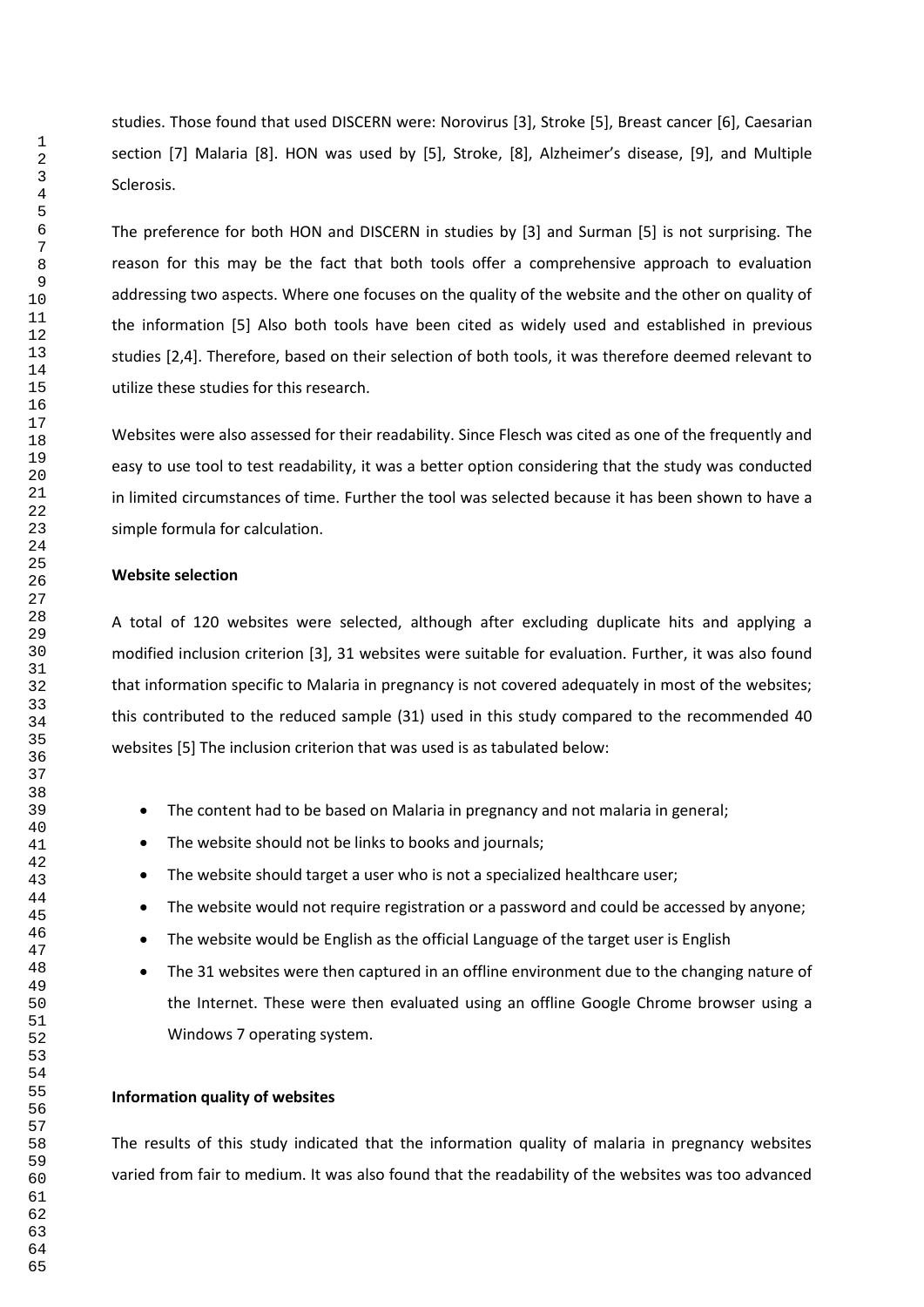for an ordinary consumer. These findings suggest that most websites are not comprehensive in addressing all the relevant aspects of malaria in pregnancy.

[Insert Table 1]

#### **Discussion**

The sample size (31) of the study was limited by time although not many quality websites are available on malaria in pregnancy. A feasible evaluation should be given adequate time to allow for a larger sample to avoid skewed results and verification of the disease specific tool if possible by health professionals who are familiar with the disease being evaluated. Furthermore, the study did not apply any checklist for accuracy and correctness of the information quality of the websites. More so the researcher also lacked medical knowledge of the disease. A comprehensive study should have an evidence based checklist based on evidence from literature on the disease, that is, if the evaluation is not being conducted by a health professional for justification of the correctness and accuracy of information quality.

The other limitation was the lack of simulation of users from an endemic location of the disease to further capture the actual needs of the consumers with the greatest need for information on malaria in pregnancy. The study was conducted in an environment where the disease is less endemic such that the actual perspective was not the exact simulation of a consumer from an endemic location. It is therefore suggested that a similar study should be repeated addressing all the above limitations.

#### **Conclusion**

In regards to the practical uses of our findings it should be noted that those who write information related to that of malaria in pregnancy should ensure that the readability is suitable for the average consumer. Additionally, our findings suggest that most websites are not comprehensible in addressing all the relevant aspects of malaria in pregnancy, where possible this information should be written in conjunction with medical professionals. We hope that this small opening of research into malaria in pregnancy can fuel further research into this very important topic.

#### **Author statements**

Project has no funding to declare.

There are no competing interests to declare.

Ethical approval was not required as there are no human participants.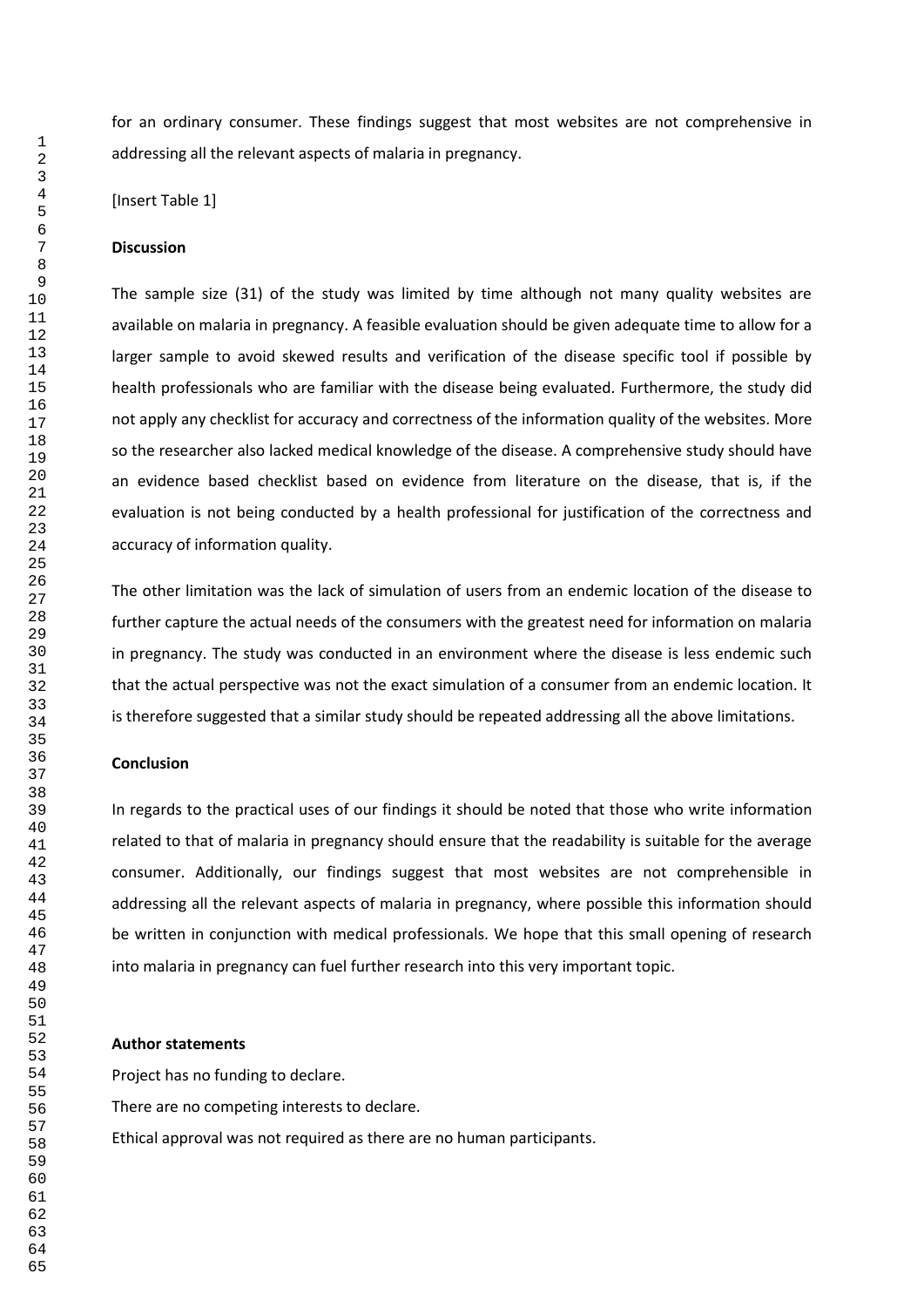# **References**

- [1] World Health Organization (2016). Malaria [Online]. Retrieved from <http://www.who.int/features/2003/04b/en/>
- [2] Kate, T, Douglas, P., Timothy, D., Joshi, A. & Islam, K. (2014).Evaluating the quality of malaria-related health information in the Nigerian internet context. *Advanaces in the infectious diseases, 4, 42-48.d*oi:org/10.4236/aid.2014.41008
- [3] Ahmed, W (2013) *Evaluation of web-sites that contain information relating to the norovirus infection and the evaluation of generic and specific instruments deployed to evaluate websites* (Master's dissertation), University of Sheffield.
- [4] Risk, A. and Dzenowagis, J. (2001) Review of Internet health information quality initiatives. Journal of Medical Internet Research, 3, e28.
- [5] Surman, R. (2010). *An assessment of stroke and speech and language difficulty websites: assessing the quality and readability of information of information and the reliability and validity of evaluation tools. (*Master's dissertation),University of Sheffield
- [6] Hsu, W (2006). *An evaluation of breast cancer websites: a study investigating the quality of health information and the reliability and validity of evaluation tools*.( Master's dissertation),University of Sheffield
- [7] Fioretti, B, Reiter, M, Betran, A.& Torlony, M. (2014). Googling caesarean section: a survey on the quality of the information [Online].*BJOG: An International Journal of Obstetrics and Gynecology, 122(5), 731-739*.doi: 10.1111/1471-0528.13081
- [8] Bath, P. & Bouchier, H. (2003). Development and application of a tool designed to evaluate websites on Alzheimer's disease. *Journal of Information Science, 29(4), 279-297.*doi: 10.1177/01655515030294005.
- [9] Harland, J & Bath. P. (2007). Assessing the quality of websites providing information on multiple sclerosis: evaluating tools and comparing sites." Health Informatics Journal 13.3 (2007): 207- 221.
-